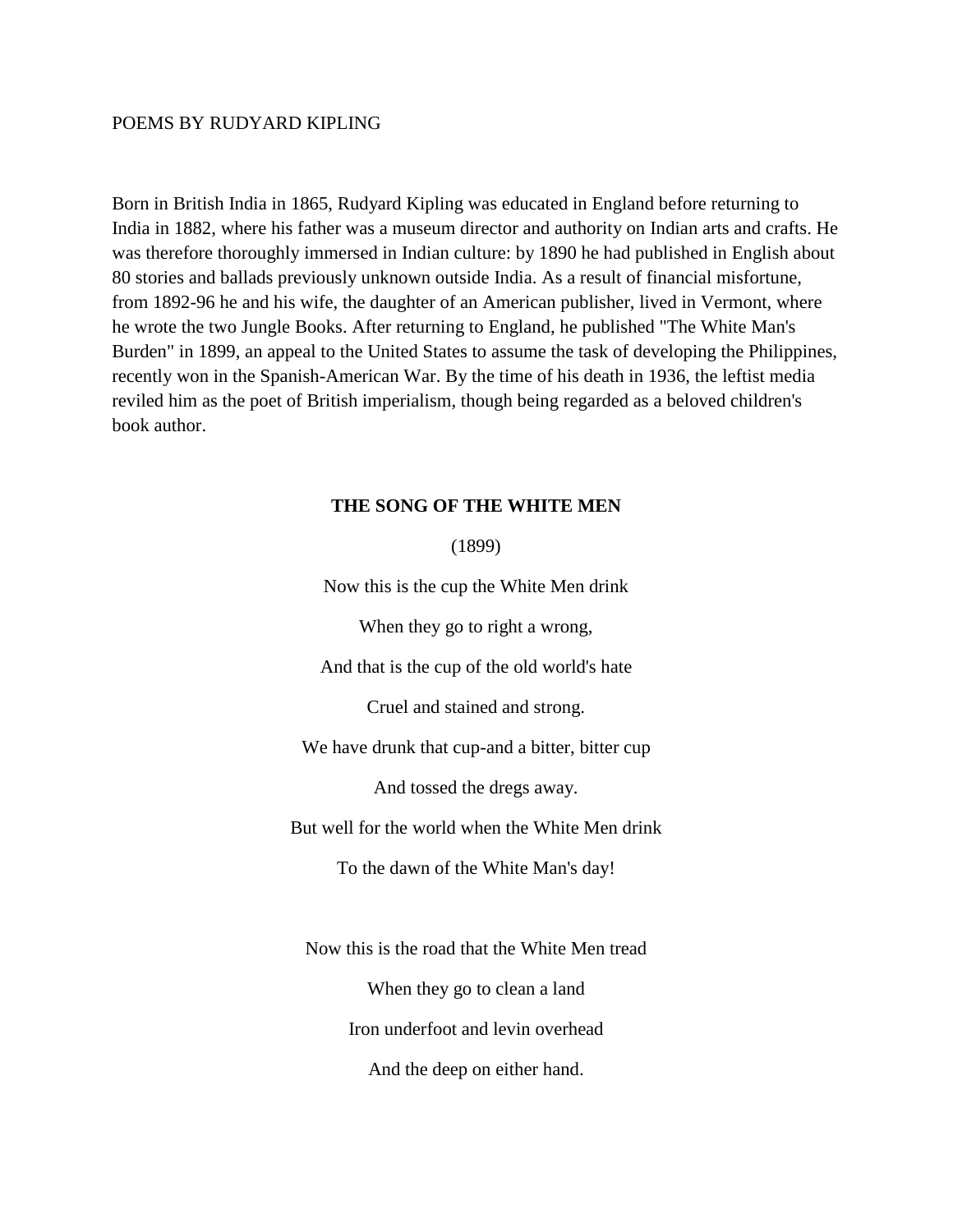We have trod that road-and a wet and windy road Our chosen star for guide. Oh, well for the world when the White Men tread Their highway side by side!

Now, this is the faith that the White Men hold When they build their homes afar Freedom for ourselves and freedom for our sons And, failing freedom, War. We have proved our faith - bear witness to our faith, Dear souls of freemen slain! Oh, well for the world when the White Men join To prove their faith again!

#### **WHITE MAN'S BURDEN**

McClure's Magazine (12 Feb. 1899) Take up the White Man's burden Send forth the best ye breed Go bind your sons to exile To serve your captives' need; To wait in heavy harness, On fluttered folk and wild Your new-caught, sullen peoples, Half-devil and half-child.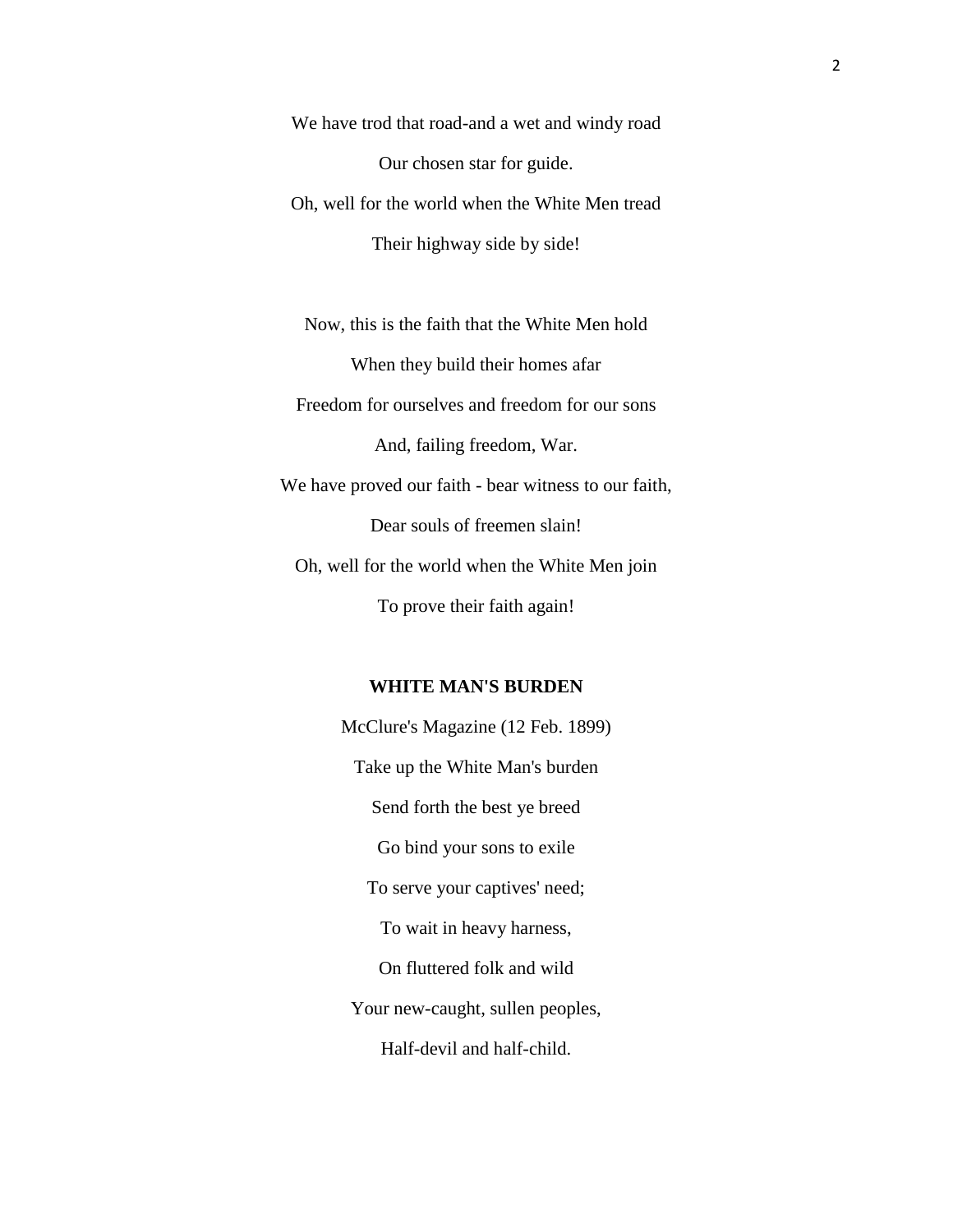Take up the White Man's Burden In patience to abide, To veil the threat of terror And check the show of pride; By open speech and simple, An hundred times made plain. To seek another's profit, And work another's gain.

Take up the White Man's burden The savage wars of peace Fill full the mouth of famine And bid the sickness cease; And when your goal is nearest The end for others sought, Watch Sloth and heathen Folly Bring all your hope to nought.

Take up the White Man's burden No tawdry lie of kings. But toil of serf and sweeper The tale of common things. The ports ye shall not enter, The roads ye shall not tread, Go make them with your living,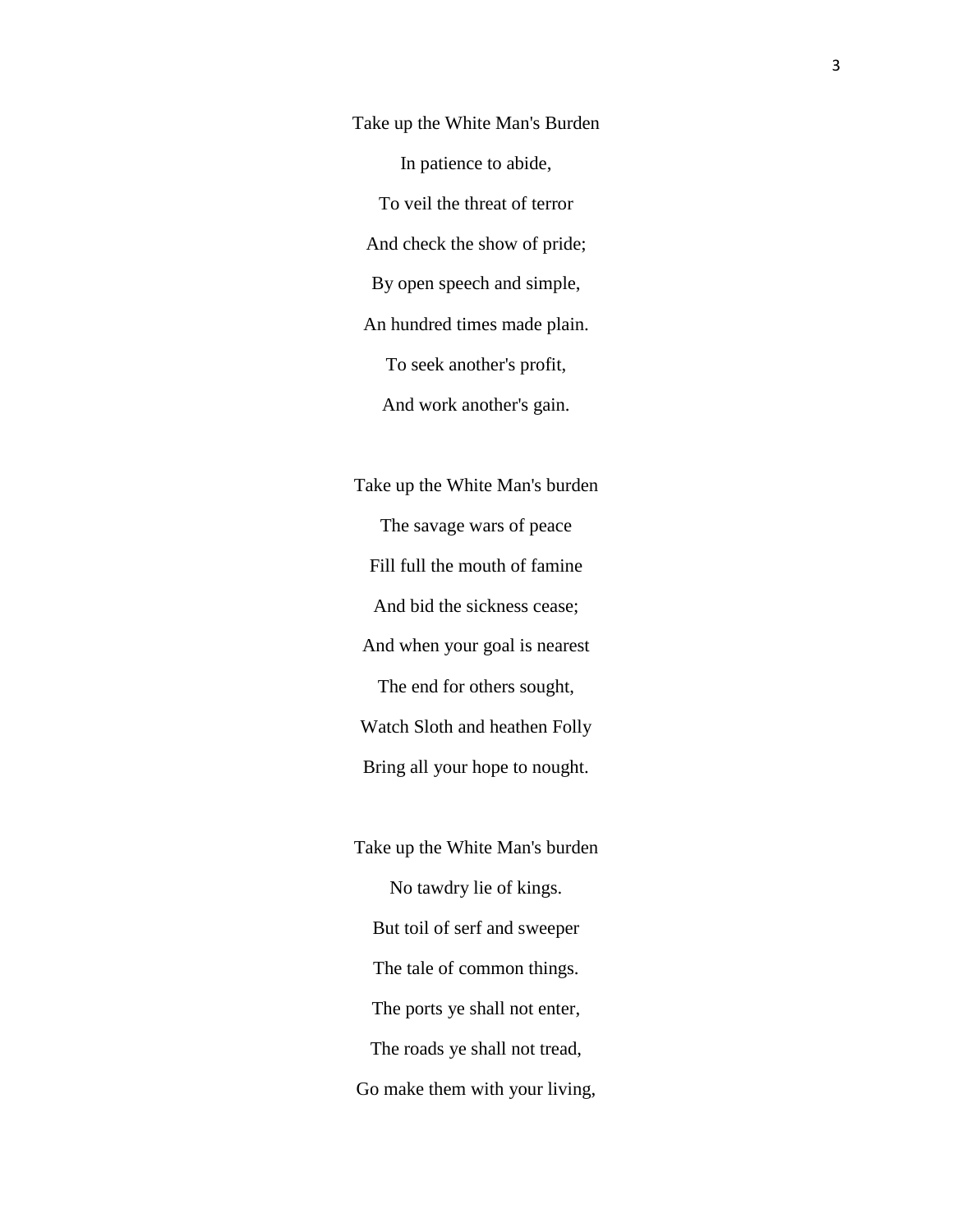And mark them with your dead.

Take up the White Man's burden And reap his old reward: The blame of those ye better, The hate of those ye guard The cry of hosts ye humour (Ah, slowly!) toward the light: Why brought ye us from bondage, Our loved Egyptian night!

Take up the White Man's burden Ye dare not stoop to less Nor call too loud on Freedom To cloak your weariness; By all ye cry or whisper, By all ye leave or do, The silent, sullen peoples Shall weigh your Gods and you.

Take up the White Man's burden Have done with childish days The lightly proffered laurel, The easy, ungrudged praise. Comes now, to search your manhood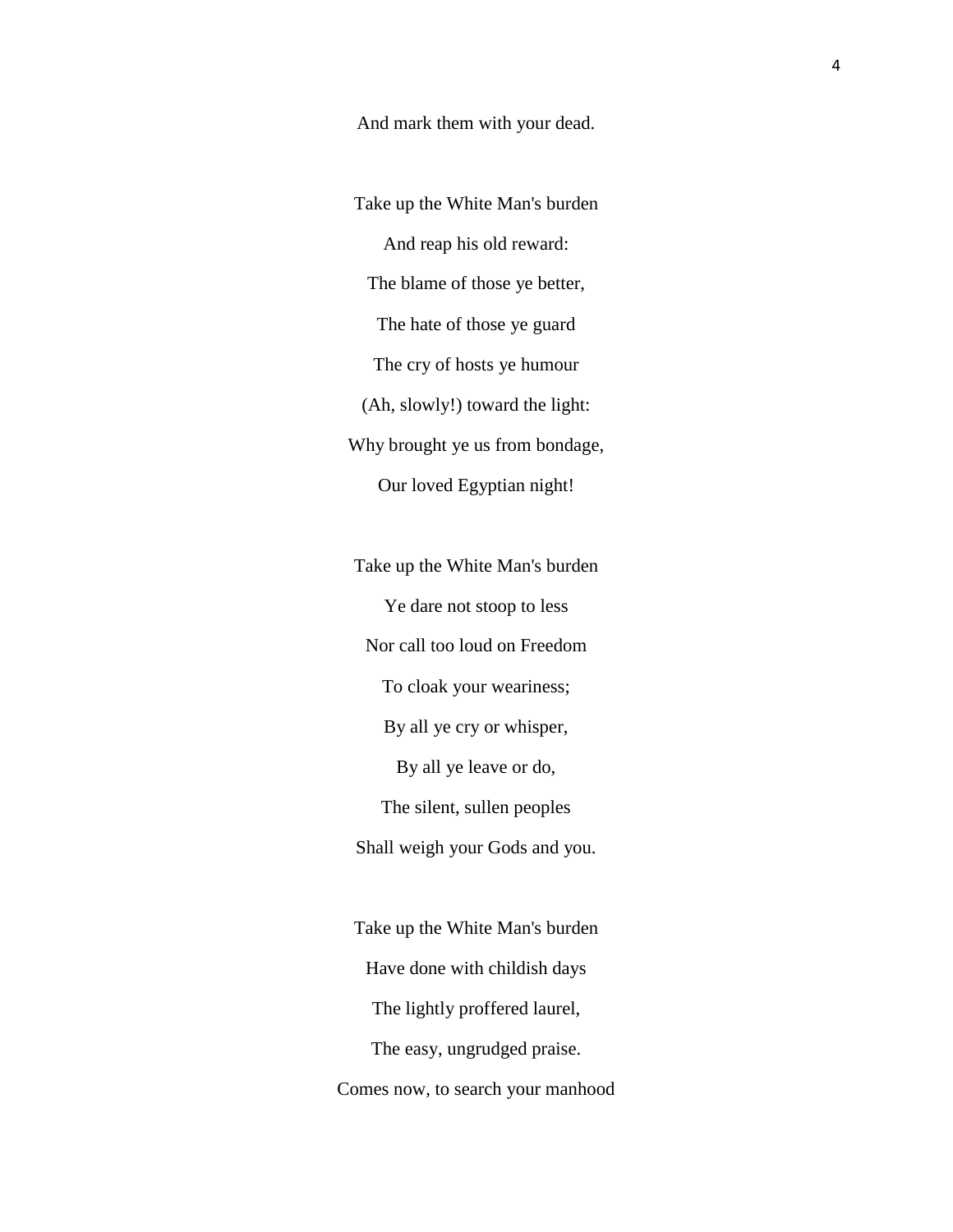Through all the thankless years, Cold, edged with dear-bought wisdom, The judgment of your peers!

# **GOD OF OUR FATHERS**

(22 June 1897) God of our fathers, known of old, Lord of our far-flung battle-line, Beneath whose awful Hand we hold Dominion over palm and pine Lord God of Hosts, be with us yet, Lest we forget - lest we forget!

The tumult and the shouting dies; The captains and the kings depart: Still stands Thine ancient sacrifice, An humble and a contrite heart. Lord God of Hosts, be with us yet, Lest we forget - lest we forget!

Far-called, our navies melt away; On dune and headland sinks the fire: Lo, all our pomp of yesterday Is one with Nineveh and Tyre! Judge of the Nations, spare us yet,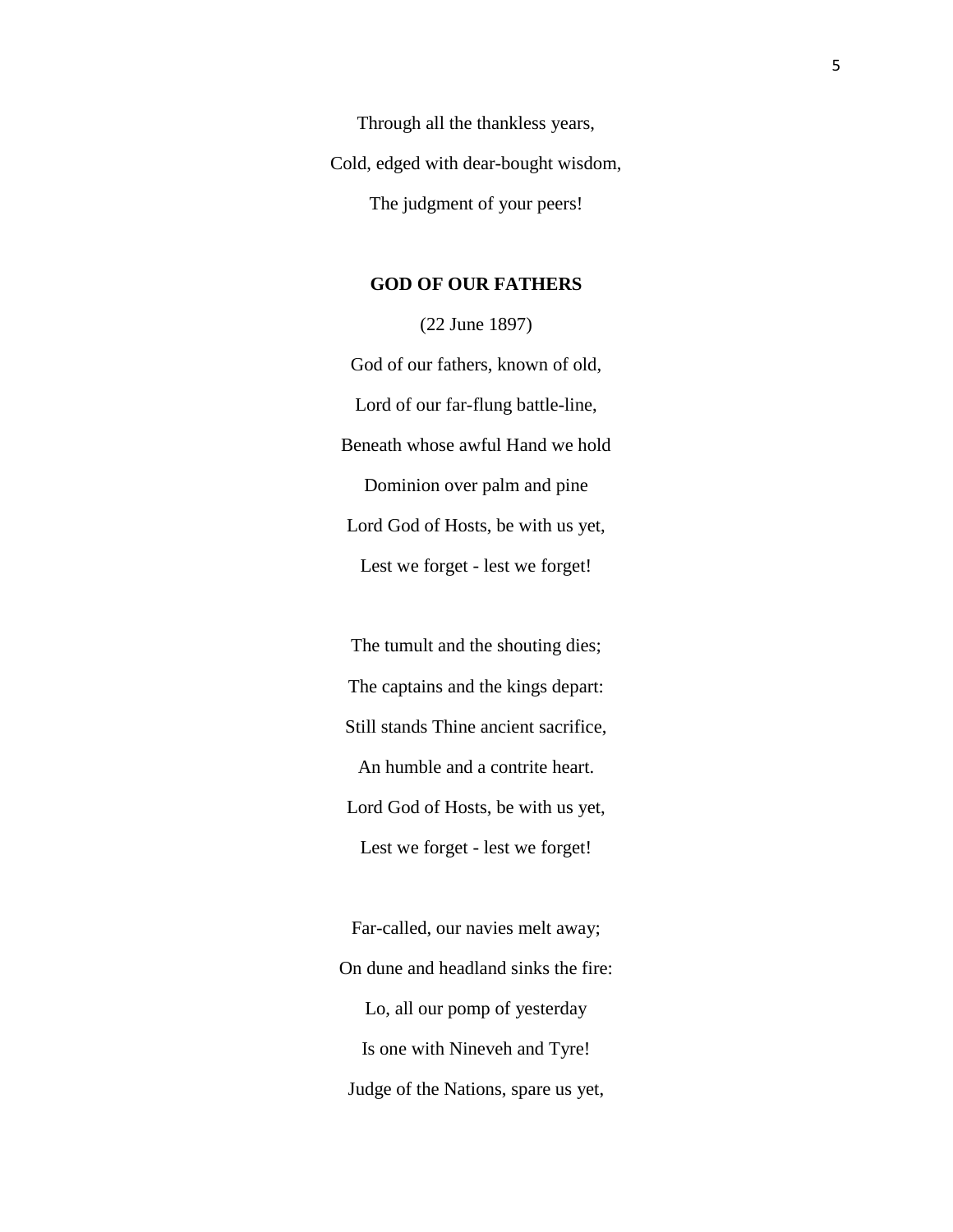#### Lest we forget - lest we forget!

If, drunk with sight of power, we loose Wild tongues that have not Thee in awe, Such boastings as the Gentiles use, Or lesser breeds without the Law Lord God of Hosts, be with us yet, Lest we forget - lest we forget!

For heathen heart that puts her trust In reeking tube and iron shard, All valiant dust that builds on dust, And guarding, calls not Thee to guard, For frantic boast and foolish word Thy mercy on Thy People, Lord!

# **THE STRANGER**

THE Stranger within my gate, He may be true or kind, But he does not talk my talk I cannot feel his mind. I see the face and the eyes and the mouth, But not the soul behind.

The men of my own stock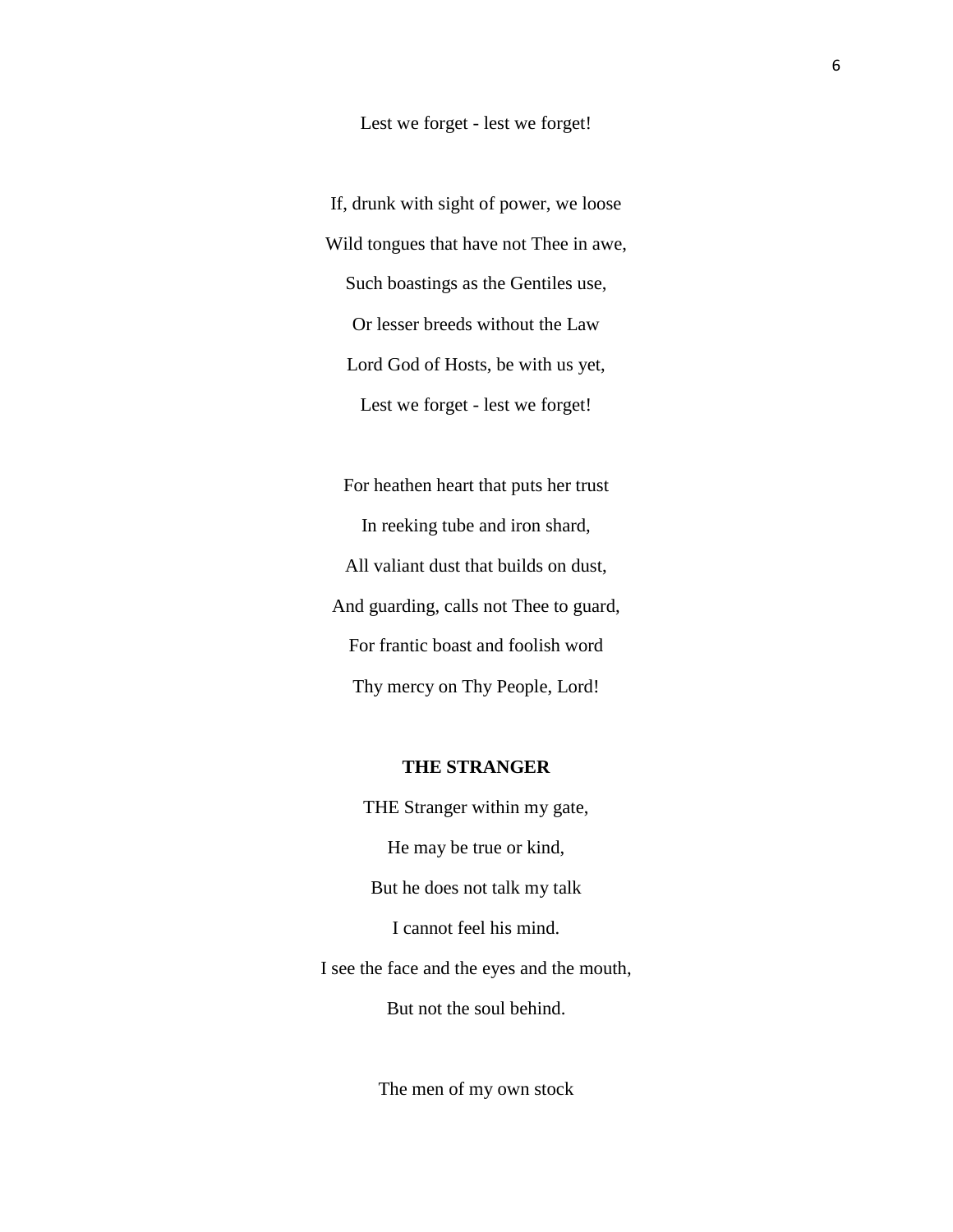They may do ill or well, But they tell the lies I am wonted to, They are used to the lies I tell. And we do not need interpreters When we go to buy and sell.

The Stranger within my gates, He may be evil or good, But I cannot tell what powers control What reasons sway his mood; Nor when the Gods of his far-off land Shall repossess his blood.

The men of my own stock, Bitter bad they may be, But, at least, they hear the things I hear, And see the things I see; And whatever I think of them and their likes They think of the likes of me.

This was my father's belief And this is also mine: Let the corn be all one sheaf And the grapes be all one vine, Ere our children's teeth are set on edge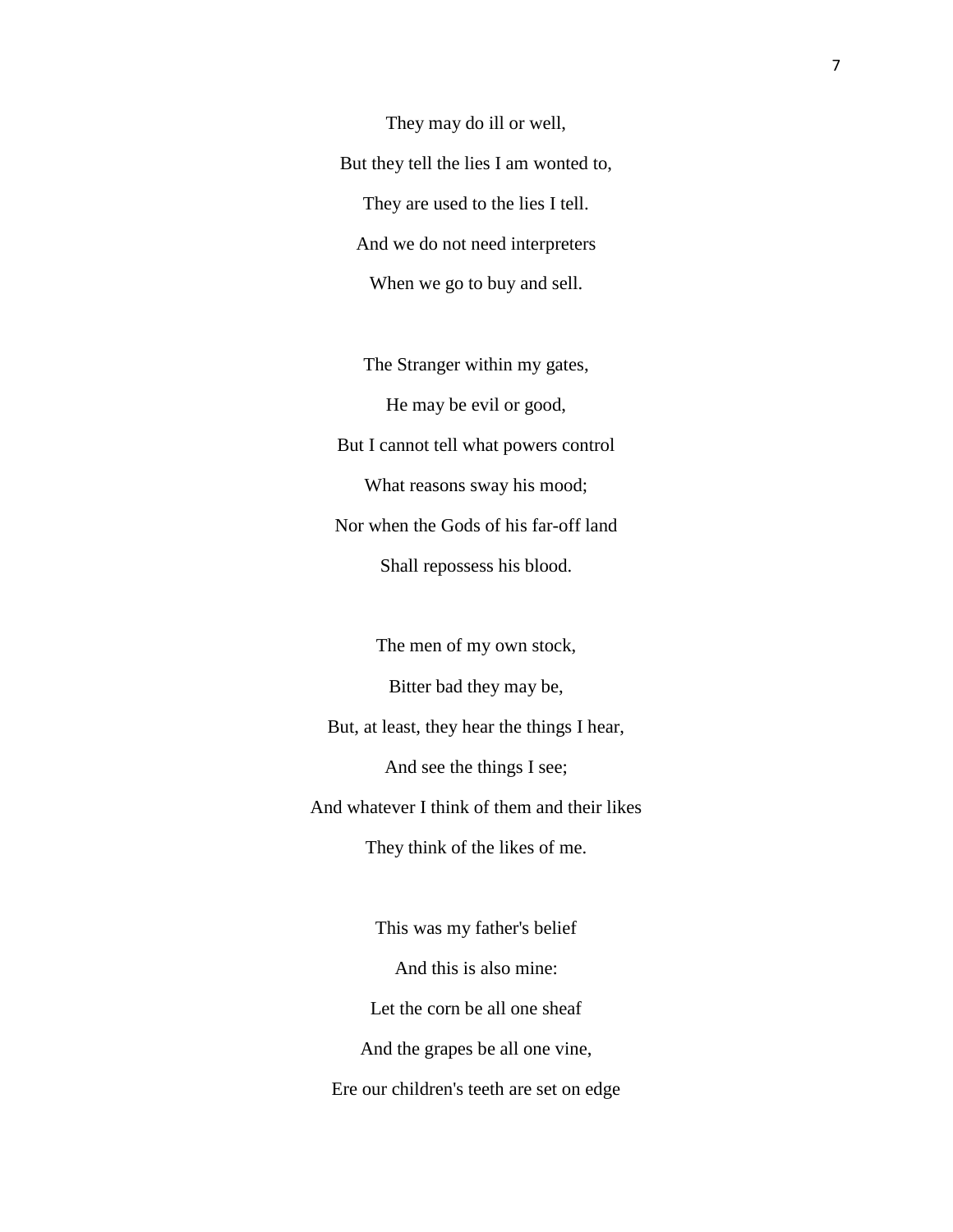By bitter bread and wine.

### **THE YOUNG QUEEN**

(The Commonwealth of Australia, inaugurated New Year's Day, 1901) HER hand was still on her sword-hilt, the spur was still on her heel, She had not cast her harness of grey, war-dinted steel; High on her red-splashed charger, beautiful, bold, and browned, Bright-eyed out of the battle, the Young Queen rode to be crowned.

She came to the Old Queen's presence, in the Hall of Our Thousand Years In the Hall of the Five Free Nations that are peers among their peers: Royal she gave the greeting, loyal she bowed the head, Crying—"Crown me, my Mother!" And the Old Queen rose and said

"How can I crown thee further? I know whose standard flies Where the clean surge takes the Leeuwin or the coral barriers rise. Blood of our foes on thy bridle, and speech of our friends in thy mouth How can I crown thee further, O Queen of the Sovereign South?

"Let the Five Free Nations witness!" But the Young Queen answered swift "It shall be crown of Our crowning to hold Our crown for a gift.

In. the days when Our folk were feeble thy sword made sure Our lands: Wherefore We come in power to take Our crown at thy hands."

And the Old Queen raised and kissed her, and the jealous circlet prest,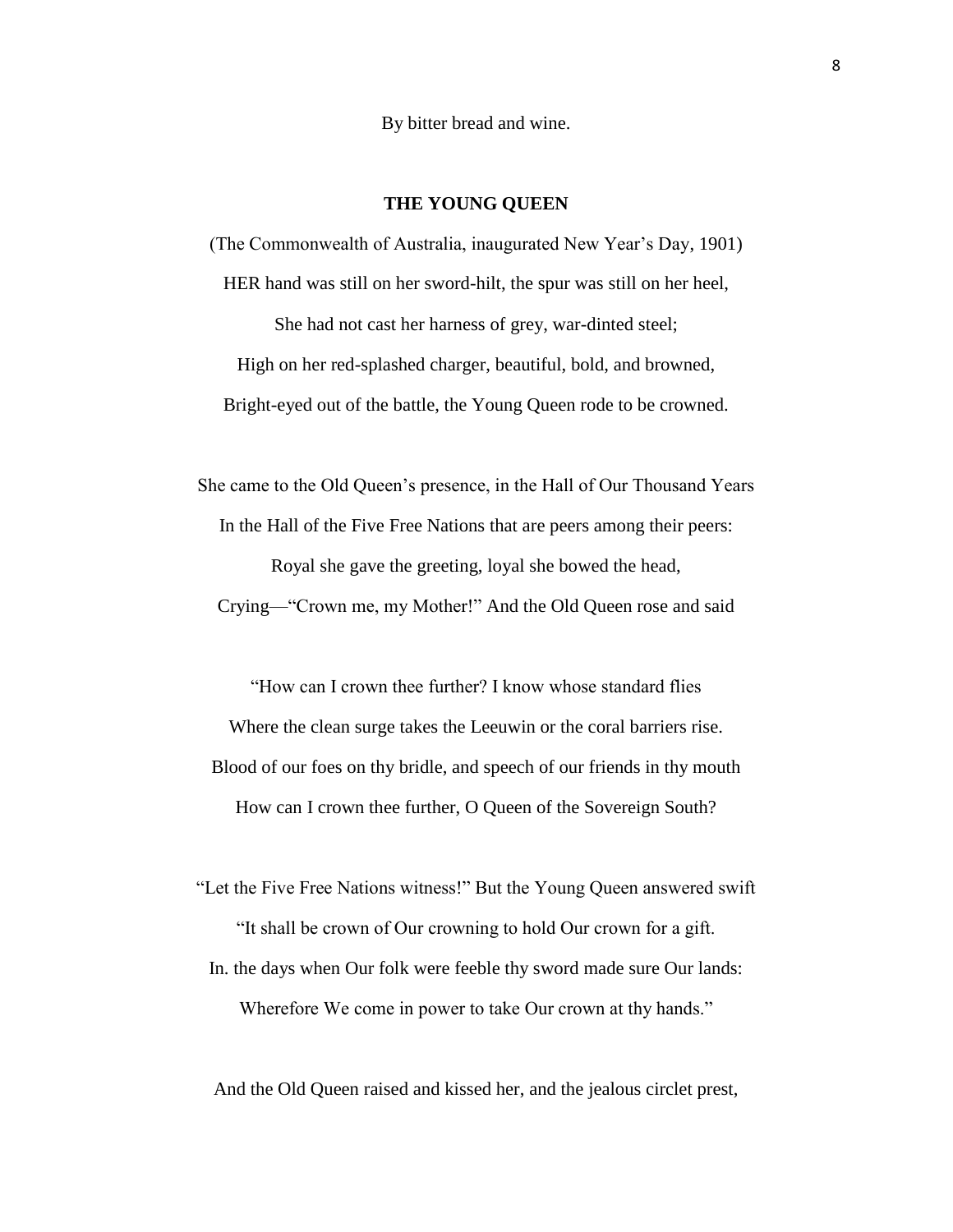Roped with the pearls of the Northland and red with the gold of the West,

Lit with her land's own opals, levin-hearted, alive, And the Five-starred Cross above them, for sign of the Nations Five.

So it was done in the Presence—in the Hall of Our Thousand Years,

In the face of the Five Free Nations that have no peer but their peers;

And the Young Queen out of the Southland kneeled down at the Old Queen's knee, And asked for a mother's blessing on the excellent years to be.

And the Old Queen stooped in the stillness where the jewelled head drooped low "Daughter no more but Sister, and doubly Daughter so Mother of many princes—and child of the child I bore, What good thing shall I wish thee that I have not wished before?

"Shall I give thee delight in dominion—mere pride of thy setting forth? Nay, we be women together—we know what that lust is worth. Peace in thy utmost borders, and strength on a road untrod? These are dealt or diminished at the secret will of God.

"I have swayed troublous councils, I am wise in terrible things; Father and son and grandson, I have known the hearts of the Kings. Shall I give thee my sleepless wisdom, or the gift all wisdom above?

Ay, we be women together—I give thee thy people's love:

"Tempered, august, abiding, reluctant of prayers or vows,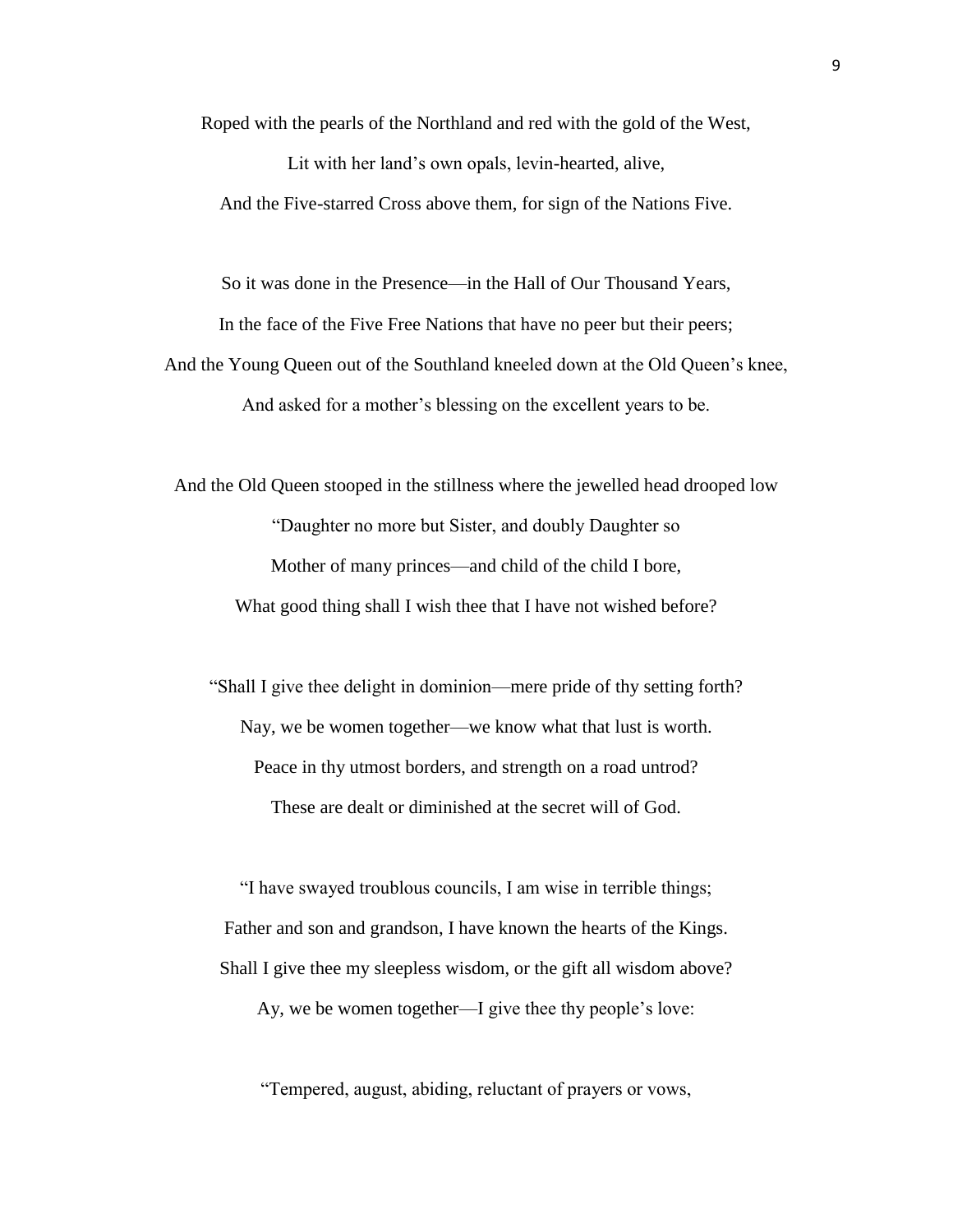Eager in face of peril as thine for thy mother's house. God requite thee, my Sister, through the excellent years to be, And make thy people to love thee as thou hast loved me!"

#### **IF**

IF you can keep your head when all about you Are losing theirs and blaming it on you; IF you can trust yourself when all men doubt you, But make allowance for their doubting too:

IF you can wait and not be tired by waiting, Or, being lied about, don't deal in lies, Or being hated don't give way to hating, And yet don't look too good, nor talk too wise;

IF you can dream and not make dreams your master; IF you can think and not make thoughts your aim, IF you can meet with Triumph and Disaster And treat those two imposters just the same;

IF you bear to hear the truth you've spoken Twisted by knaves to make a trap for fools, Or watch the things you gave your life to, broken, And stoop and build 'em up with worn-out tools;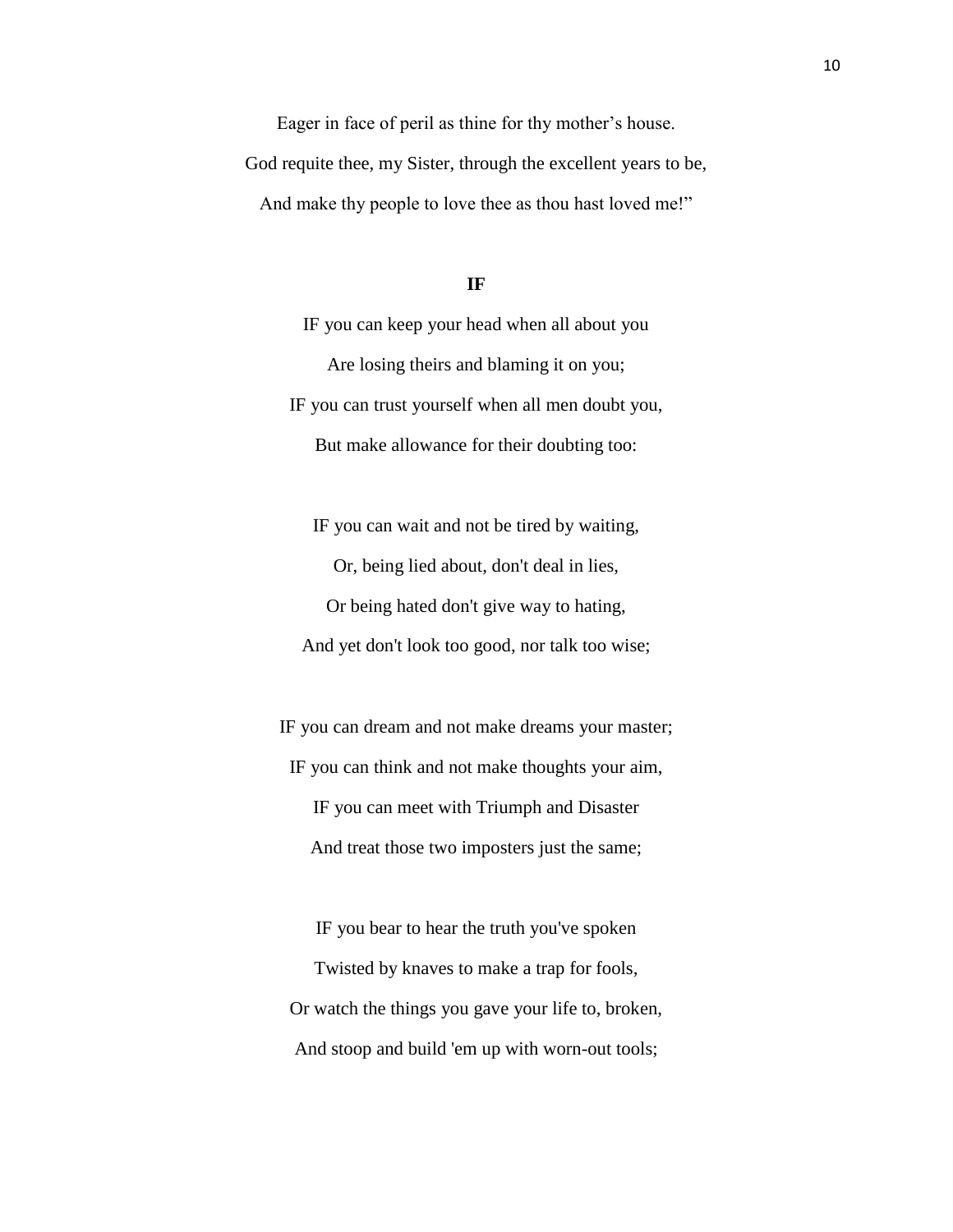IF you can make one heap of all your winnings And risk it on one turn of pitch-and-toss, And lose, and start again at your beginnings, And never breathe a word about your loss:

IF you can force your heart and nerve and sinew To serve your turn long after they are gone, And so hold on when there is nothing in you Except the Will which says to them: "Hold on!"

IF you can talk with crowds and keep your virtue, Or walk with kings -- nor lose the common touch, IF neither foes nor loving friends can hurt you, IF all men count with you, but none too much:

IF you can fill the unforgiving minute With sixty seconds' worth of distance run, Yours is the Earth and everything that's in it, And -- which is more -- you'll be a Man, my son!

# **THE WRATH OF THE AWAKENED SAXON**

(this poem is attributed to Kipling, but we are still trying to verify this) It was not part of their blood,

It came to them very late,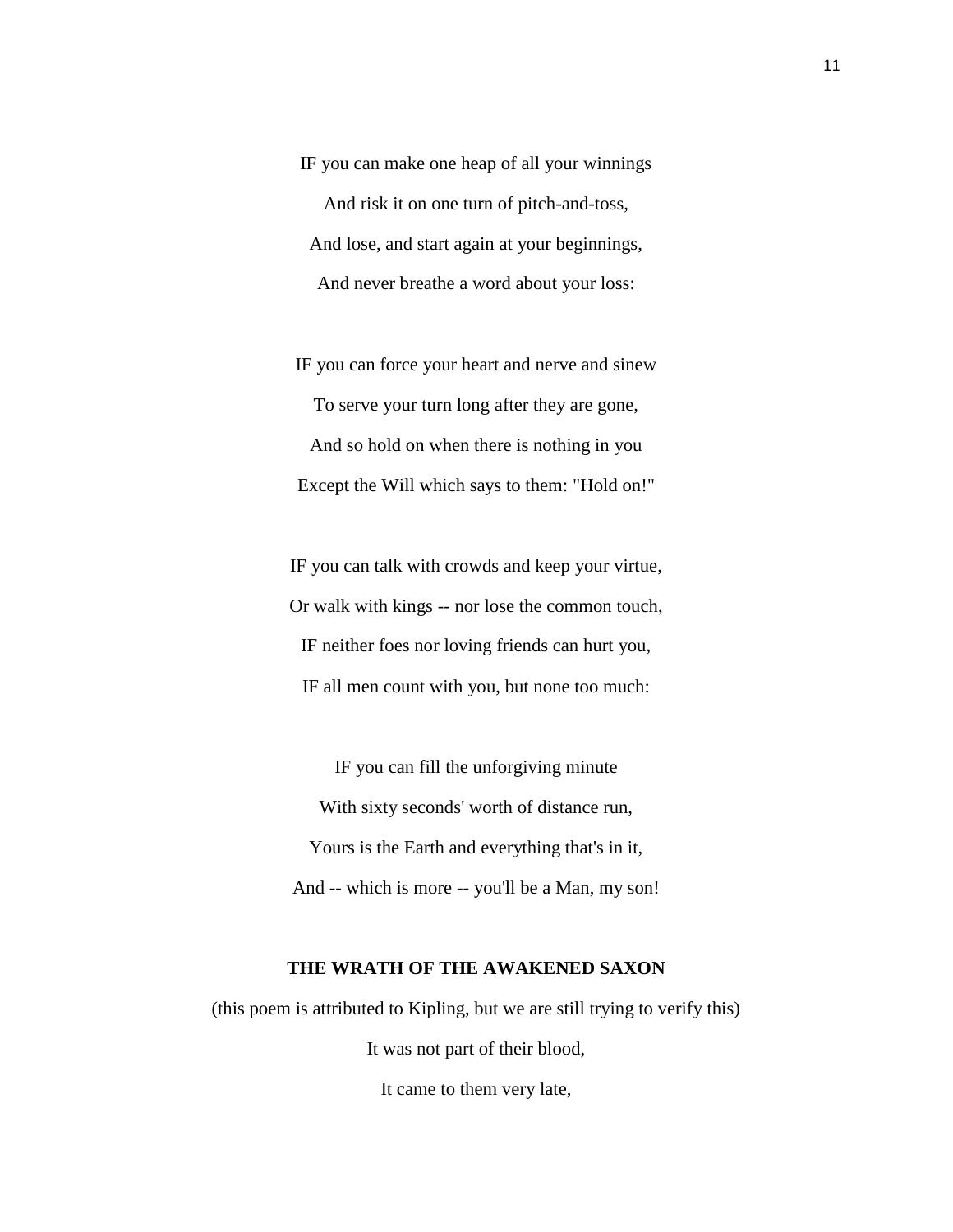With long arrears to make good, When the Saxon began to hate.

They were not easily moved, They were icy -- willing to wait Till every count should be proved, Ere the Saxon began to hate.

Their voices were even and low. Their eyes were level and straight. There was neither sign nor show When the Saxon began to hate.

It was not preached to the crowd. It was not taught by the state. No man spoke it aloud When the Saxon began to hate.

It was not suddently bred. It will not swiftly abate. Through the chilled years ahead, When Time shall count from the date That the Saxon began to hate.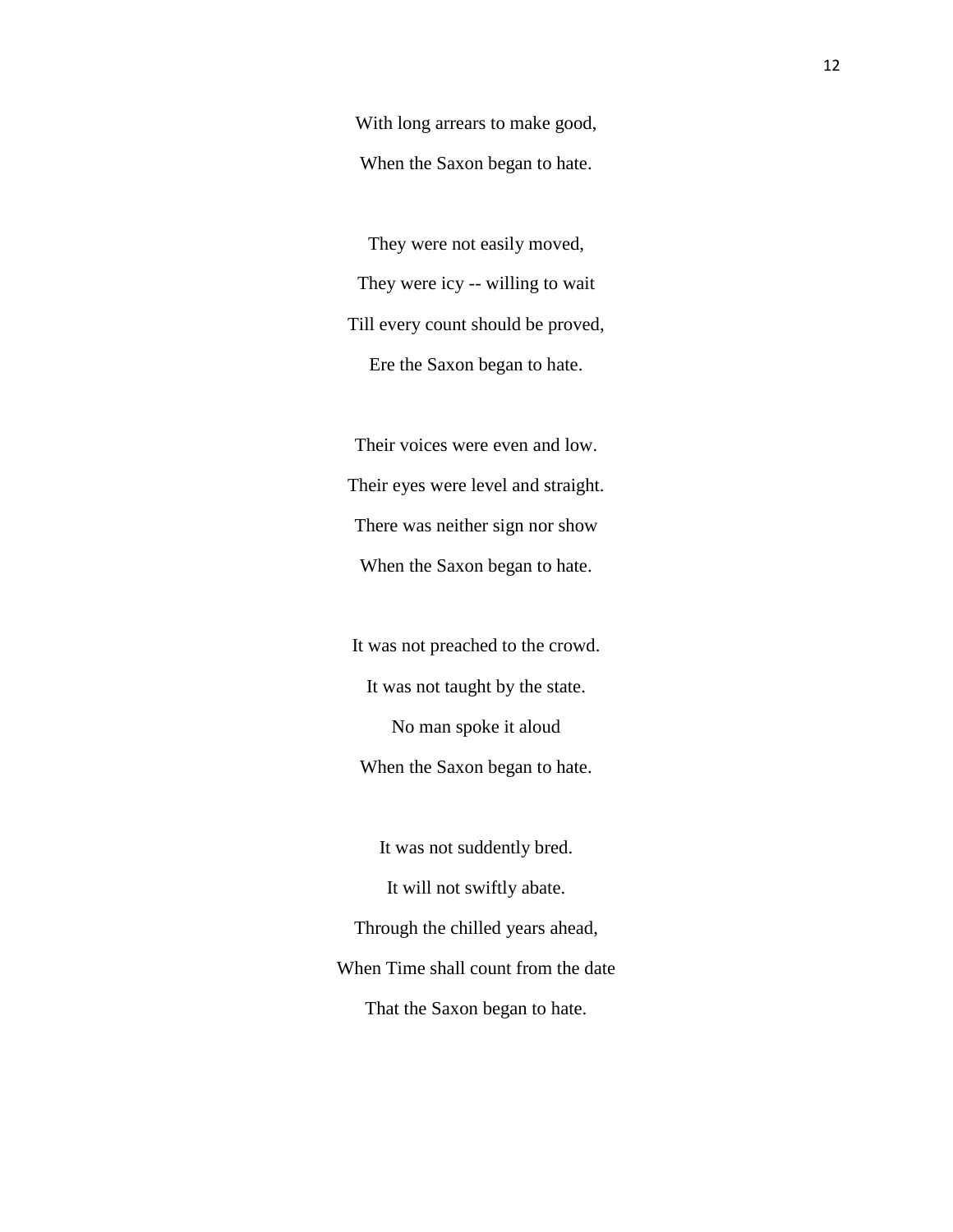# **A SONG OF THE ENGLISH**

#### (1893)

FAIR is our lot—O goodly is our heritage! (Humble ye, my people, and be fearful in your mirth!) For the Lord our God Most High He hath made the deep as dry,

He hath smote for us a pathway to the ends of all the Earth!

Yea, though we sinned—and our rulers went from righteousness

Deep in all dishonour though we stained our garments' hem.

Oh be ye not dismayed,

Though we stumbled and we strayed,

We were led by evil counsellors—the Lord shall deal with them!

Hold ye the Faith—the Faith our Fathers sealèd us;

Whoring not with visions—overwise and overstale.

Except ye pay the Lord

Single heart and single sword,

Of your children in their bondage shall He ask them treble-tale!

Keep ye the Law—be swift in all obedience

Clear the land of evil, drive the road and bridge the ford.

Make ye sure to each his own

That he reap where he hath sown;

By the peace among Our peoples let men know we serve the Lord!